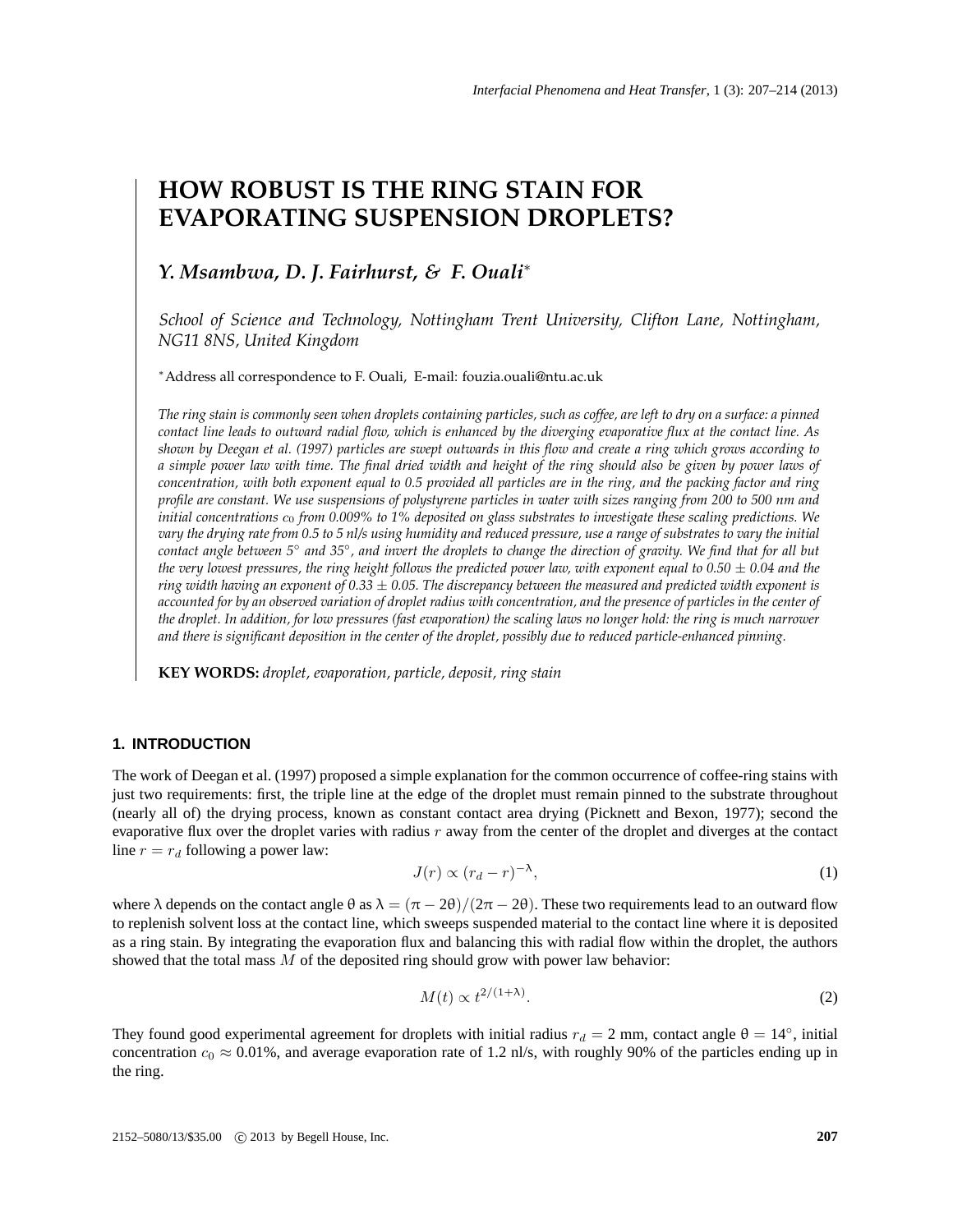| <b>NOMENCLATURE</b>                                                                                          |                                                                                                                                                                                                                                                                                                                                                                                                             |                                                                                                                  |                                                                                                                                                                                                                                                                                                                                                                                                                      |
|--------------------------------------------------------------------------------------------------------------|-------------------------------------------------------------------------------------------------------------------------------------------------------------------------------------------------------------------------------------------------------------------------------------------------------------------------------------------------------------------------------------------------------------|------------------------------------------------------------------------------------------------------------------|----------------------------------------------------------------------------------------------------------------------------------------------------------------------------------------------------------------------------------------------------------------------------------------------------------------------------------------------------------------------------------------------------------------------|
| $c_0$<br>D<br>$d_n$<br>$h_r$<br>J<br>L<br>М<br>m<br>$\boldsymbol{n}$<br>$\theta$<br>$\theta_a$<br>$\theta_r$ | initial concentration of droplet<br>particle diffusion coefficient<br>particle diameter<br>height of ring deposit<br>evaporative flux<br>typical separation between particles<br>mass of deposit<br>exponent for ring width variation<br>with concentration<br>exponent for ring height variation<br>with concentration<br>(equilibrium) contact angle<br>advancing contact angle<br>receding contact angle | $\boldsymbol{p}$<br>$\boldsymbol{r}$<br>$r^*$<br>$r_d$<br>$u_c$<br>$V_{0}$<br>V<br>$w_r$<br>$z^*$<br>λ<br>ρ<br>Ф | exponent for droplet radius variation<br>with concentration<br>radial coordinate<br>rescaled radius coordinate<br>radius of droplet contact area<br>critical particle speed for crystalline<br>deposits<br>initial droplet volume<br>droplet evaporation rate<br>width of ring deposit<br>rescaled height coordinate<br>exponent of evaporation<br>density of a particle<br>particle packing fraction in the deposit |

In subsequent work by the same authors (Deegan, 1998; Deegan et al., 2000), additional relationships are found between the width  $w_r$  and height  $h_r$  of the ring at the moment when the liquid depins in terms of  $r_d$  and  $c_0$ :

$$
w_r \propto c_0^m, \quad h_r \propto w_r^{n/m} \propto c_0^n \tag{3}
$$

Experimental values of the exponents were  $m = 0.78 \pm 0.10$  for 0.1 µm spheres and  $m = 0.86 \pm 0.10$  for 1 µm spheres and  $n/m = 0.85$ . The authors also point out that although they find good qualitative agreement between theory and experiment, "the theory predicts that the material arrives at the contact line earlier than it actually does," by a factor of 2. It should also be noted that although ring widths were measured directly, ring heights are only ever inferred using assumed values of the contact angle.

A simple theoretical approach, however, leads to different predictions. By conserving particles, the final mass of the deposit should be proportional to the initial volume V multiplied by  $c_0$ :  $M(t = t_f) = \rho V_0 c_0 \phi$ , where  $\rho$  is the density of a particle and  $\phi$  is the average packing fraction in the deposit. If we assume that (i) all the particles end up in the ring, (ii) the cross-sectional shape of the deposit does not depend on  $c_0$ , and (iii) the packing fraction  $\phi$  is constant, then different scaling predictions are found for both  $w_r$  and  $h_r$ :

$$
w_r \propto c_0^{0.5}, \quad h_r \propto c_0^{0.5}.
$$
 (4)

It turns out that there are deficiencies with this simple approach. First, the packing fraction is not constant throughout the ring. For droplets containing particles with diameter  $d_p = 2\mu$ m, evaporating with a constant contact area (pinned triple line), Marín et al. (2011) showed that the arrangement of particles in the ring stain is controlled by the speed with which they are carried to the periphery: in slow flow, dense, crystalline regions are built with either square or hexagonal packing; during the "rush hour" particle speeds increase above a critical speed  $u_c$  and particles do not have time to rearrange so the ring is randomly structured. The crystalline regions are also more densely packed than the random structure, as determined by the average Voronoi area around each particle. The critical speed is found by equating the diffusive and hydrodynamic time scales and is given by

$$
u_c \sim \frac{LD}{d_p^2} \sim \frac{1}{c_0^{1/3}} \frac{1}{d_p^3},\tag{5}
$$

*Interfacial Phenomena and Heat Transfer*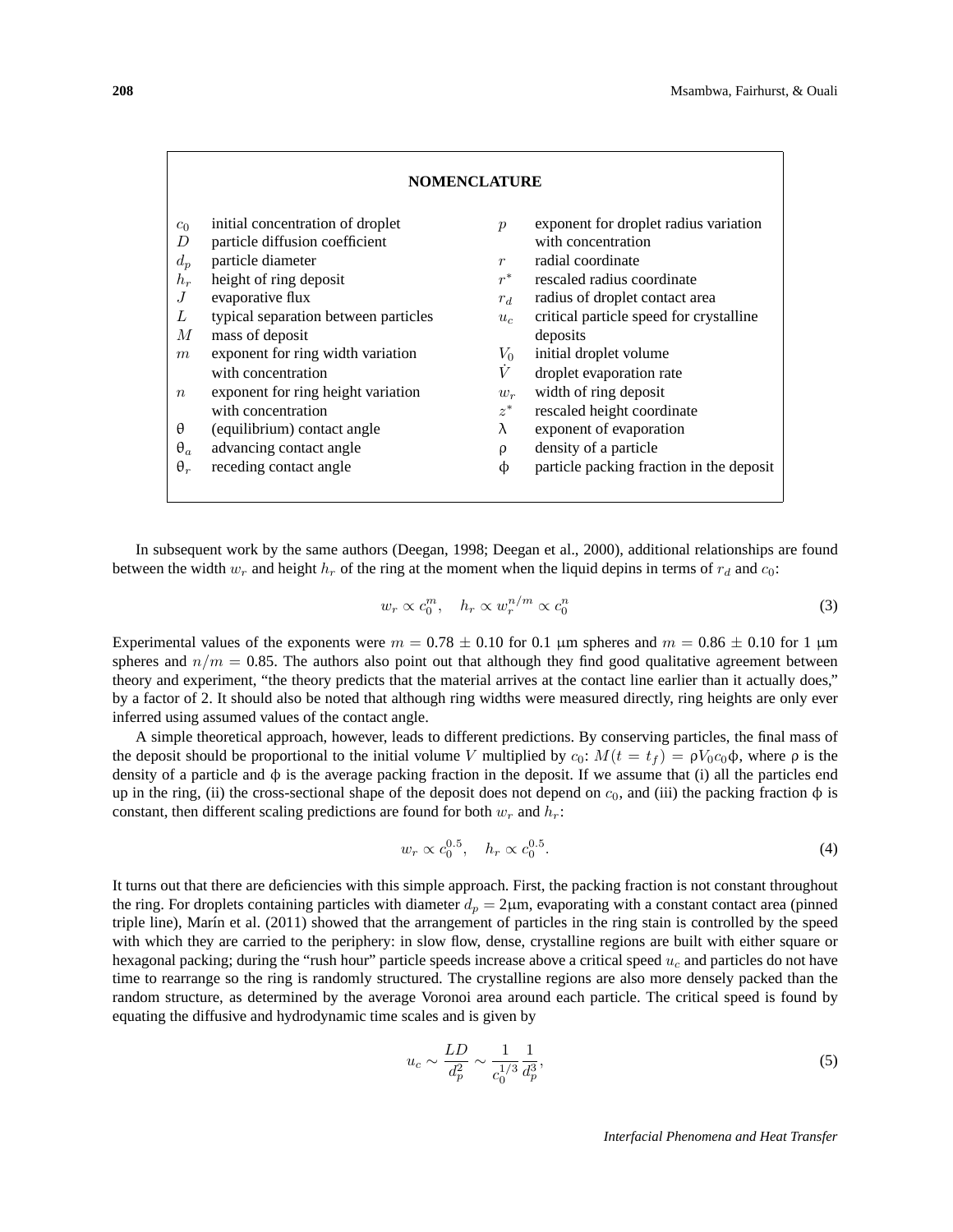where  $L$  is the typical separation between particles, and  $D$  is the particle diffusion coefficient. There is a weak dependency on initial concentration but a much stronger dependency on particle size, which led the authors to comment that nanofluid droplets should always form crystalline deposits as the flow velocity will never exceed  $u_c$ .

Popov (2005) presents a complex calculation to predict the spatial dimensions of the ring stain, which agrees with the simple physical argument presented above, but not the measurements of Deegan. His resolution to this discrepancy is that as the depinning time is also a function of initial concentration, scaling as  $\sim c_0^{0.26}$ , more concentrated solutions will remained pinned for longer and more of the particles will end up deposited in the ring. By addition of the exponents, he recovers Deegan's  $m = 0.78$  exponent for ring width.

Askounis et al. (2013) investigated droplets containing particles with  $d_p = 80$  nm, evaporating with a stick-slip motion of the triple line, and observed concentric deposits due to the periodic motion of the triple line. Each circular deposit had a further structure showing four distinct regions: disordered outside, then a region with both square and hexagonal crystals, next a purely hexagonal region, and finally another disordered region. The authors proposed that as the smaller particles can approach much closer to the triple line where the evaporative flux accelerates above beyond  $u_c$ , and the effects of the disjoining pressure will be enhanced, these particles are frozen into position before they have time to crystallize. By reducing pressure, they increased particle flow and observed an increase in crystallinity. In contrast to Marín, here with much smaller particles, the flow is causing the ordering rather than disrupting it.

Yunker et al. (2011) have recently investigated the effect of varying the aspect ratio of prolate spheroidal particles on the structure and growth mechanisms of the particle deposits at the edge of a droplet. The width of the deposit was seen in all cases to increase linearly in time, but the roughness depended very sensitively on the eccentricity of the particles. Spherically-shaped particles created a compact, smooth deposit, whereas rodlike particles formed a rough, sparse, dendritic deposit. Interestingly, these suspension droplets are one of the first systems whose growth dynamics can be easily switched experimentally from one universality class to another (Yunker et al., 2011). This observation, and the other recent findings summarized above, underline the fact that there is still much to learn about the formation of the coffee ring.

In contrast, one of the aims of ongoing research into drying sessile droplets is often to remove the coffee-ring stain entirely, as many commercial processes require a uniform deposit. Several effects have been observed to achieve this goal, including: capillary forces (Weon and Je, 2010); Marangoni flow induced by surface tension gradients (Hu and Larson, 2002); electrowetting (Eral et al., 2011); and droplets smaller than a critical size (Shen et al., 2010). Many of these effects are summarized in a recent review (Sefiane et al., 2013).

Unlike the previous work mentioned above, here we seek to neither remove the coffee stain entirely, nor to thoroughly quantify its detailed structure. Instead, we investigate how robust the ring-stain scaling predictions are with respect to five experimental parameters: particle size and concentration, evaporation rate, contact angle, and droplet orientation.

### **2. MATERIAL AND METHODS**

The particle suspensions used in this study were surfactant-free polystyrene spheres commercially available from Sigma-Aldrich with particle diameters of  $100 \pm 30$  nm,  $200 \pm 30$  nm, and  $500 \pm 50$  nm, supplied as 2% solids by volume and a particle density of 1.050 gcm<sup>-3</sup> at 20℃. The suspensions were used as supplied, then diluted with deionized water to obtain samples with weight fractions equal to 0.009%, 0.002%, 0.02%, 0.1%, 0.25%, 0.5%, and 1%. The samples were left on a SRT6-Stuart roller mixer for 12 h to minimize the agglomeration of particles. The mixing process continued for 30 min prior to every experiment.

Three different glasses with different wetting properties were used as substrates in experiments, and the wetting properties of each were characterized by measuring equilibrium, and advancing and receding contact angles ( $\theta$ ,  $\theta_a$ , and  $\theta_r$ ) for three different droplets using a Krüss DSA system: glass coverslips from Chance Proper, Ltd., with dimensions of  $0.15 \times 24 \times 50$  mm and  $\theta = 35^\circ$ ,  $\theta_a = 38.4 \pm 0.4^\circ$ ,  $\theta_r = 34.0 \pm 0.5^\circ$ ; microscope glass slides from Sail Lab Co. Ltd., (China) with  $1.1 \times 25.4 \times 76.2$  mm dimensions, and  $\theta = 18^\circ$ ,  $\theta_a = 19.1 \pm 0.3^\circ$ ,  $\theta_r = 16.3 \pm 0.7^\circ$ ; and microscope glass slides from Thermo Scientific (Menzel-Glaser) with  $1.1 \times 26 \times 76$  mm and  $\theta = 5^{\circ}$  dimension (which were not possible to measure receding angles for). Before use all substrates were cleaned by blowing with nitrogen gas to remove dust particles and any other contaminants. The zeta potentials of the glass coverslips and the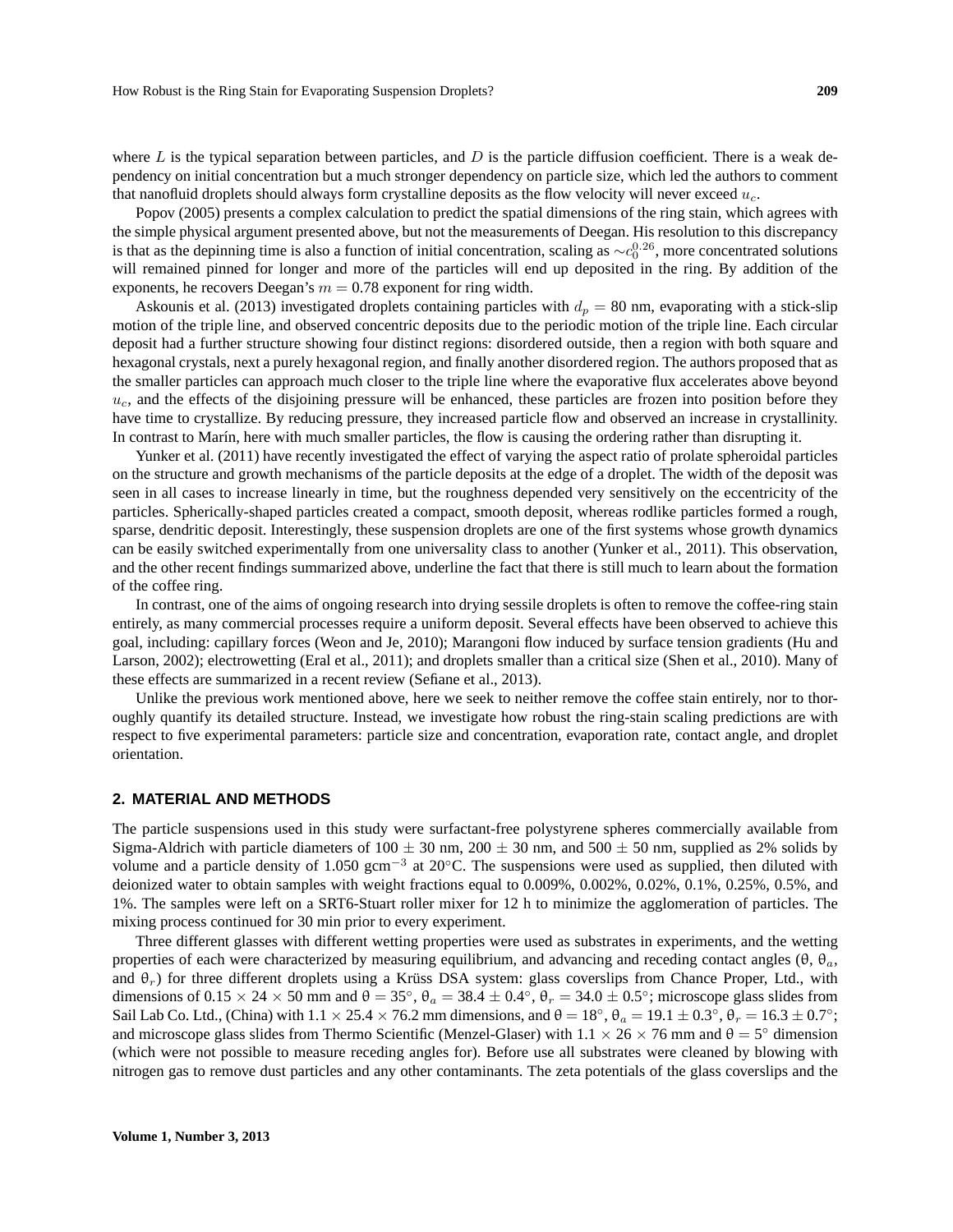500 nm particles were measured to be –65.3  $\pm$  7 mV and –57.6  $\pm$  0.7 mV, respectively, using a Malvern Nano S Zetasizer.

Samples were placed inside a cylindrical vacuum chamber (diameter 8.6 cm, height 5.4 cm) and connected through a valve to a Cole Parmer MD 4NT vacuum pump (Baldwin et al., 2012). The pressure was recorded using a transducer (KJLC 902) interfaced with controller and readout (KPDR 900) to provide accurate control over the pressure within the chamber. Baffles were positioned within the chamber to reduce the air flow, but there is the possibility that some small air flow or vibration of the air was present due to the cyclic action of pump. On a prepared substrate, 1 µL droplets of each sample concentration were carefully deposited using a Microman positive displacement pipette from Gilson, Inc. Experiments were also repeated with the droplets on the underside of the substrate. The droplets were monitored and the average drying rate calculated by recording the total drying time for each droplet and dividing the initial droplet volume by this time.

Samples were imaged after drying with an Imaging Source CCD camera with IC Capture software, using a Stocker Yale diffuse backlight (ML-045) in both reflected and transmitted modes. ImageJ was used to integrate the measured intensity around the circular deposits to create a radial profile of each deposit. Although the vertical intensity scale is only loosely related to deposit height, this measurement does enable the width of the ring  $w_r$  to be determined with good accuracy. Optical and scanning electron microscopy were also used to examine the deposits.

The height profile of the deposits was analyzed using a Dektat 150 surface profiler with a 1 mg scan force to reduce the chance of damage to the delicate samples. The profiler recorded a line profile of each deposit with around 3 µm horizontal resolution and almost 1 nm vertical resolution. For each droplet, six scans were taken along diameters spaced evenly around the deposit. From the six sets of scan data, average values for the droplet radius  $r_d$ , ring height  $h_r$ , and width  $w_r$  were determined. It should be emphasized that here we are measuring the final dried dimensions of the ring, whereas previous work (Deegan, 1998; Deegan et al., 2000) measured ring width at the moment of depinning. The entire profile was also used to calculate the fraction of particles which ended up in the ring. Representative images and profiles of deposits from two droplets with 500 nm particles and  $c_0 = 1\%$  drying at two different rates (0.6 and 3.3 nl/s), measured using both the profiler and with imaging, are shown in Fig. 1. Very good agreement is seen for the slower drying droplet over the entire droplet. For the faster drying droplet, the position and width of the outermost ring also agree, but there are discrepancies closer to the center. The height values obtained from the profiler are more reliable and are the only data used for quantitative measurements of height.

#### **3. RESULTS AND DISCUSSION**

Figure 2 shows data points for the measured values for the ring width and height as a function of  $c_0$  for droplets containing 200nm particles, at atmospheric conditions, in an upright orientation. The solid lines show power law curves with fitted exponents of  $m = 0.336 \pm 0.016$  for the width and  $n = 0.55 \pm 0.03$  for the height. Overall, similar fits were performed for 34 combinations of particle size, atmospheric pressure, contact angle, and droplet orientation. Experiments were repeated with up to four identical droplets, and the measured values of ring height and width were within the statistical uncertainties of one droplet (indicated by the error bars on Fig. 2). The fitted exponents are presented in Fig. 3. In addition, the droplet radius was observed to increase weakly with concentration,  $r_0 \propto c_0^p$ , presumably due to attraction between the particles and the substrate. The values for  $p$  are also plotted in Fig. 3. The average values for the three exponents are found to be  $m = 0.33 \pm 0.05$  for the deposit width,  $n = 0.50 \pm 0.04$  for the deposit height [in agreement with theoretical prediction of the height from Eq. (4)], and  $p = 0.03 \pm 0.01$  for the droplet radius.

As can be seen from Fig. 3, the scaling law exponents are independent of drying rate and show no additional dependency on contact angle, particle size, or droplet orientation. Colloidal particles are only weakly effected by gravity, so it is perhaps unsurprising that the orientation of the droplet does not alter the drying pattern. However, an often overlooked effect in evaporating droplets is the buoyancy of the vapor (Kelly-Zion et al., 2013), the flow of which, relative to the droplet and the substrate, will be altered by changing the relative direction of gravity. Our results, however, show that this effect is insignificant.

The constants of proportionality do show slight dependence on particle size and drying rate and a significant variation with contact angle, as flatter rings are seen as the contact angle decreases with a fixed volume. However, the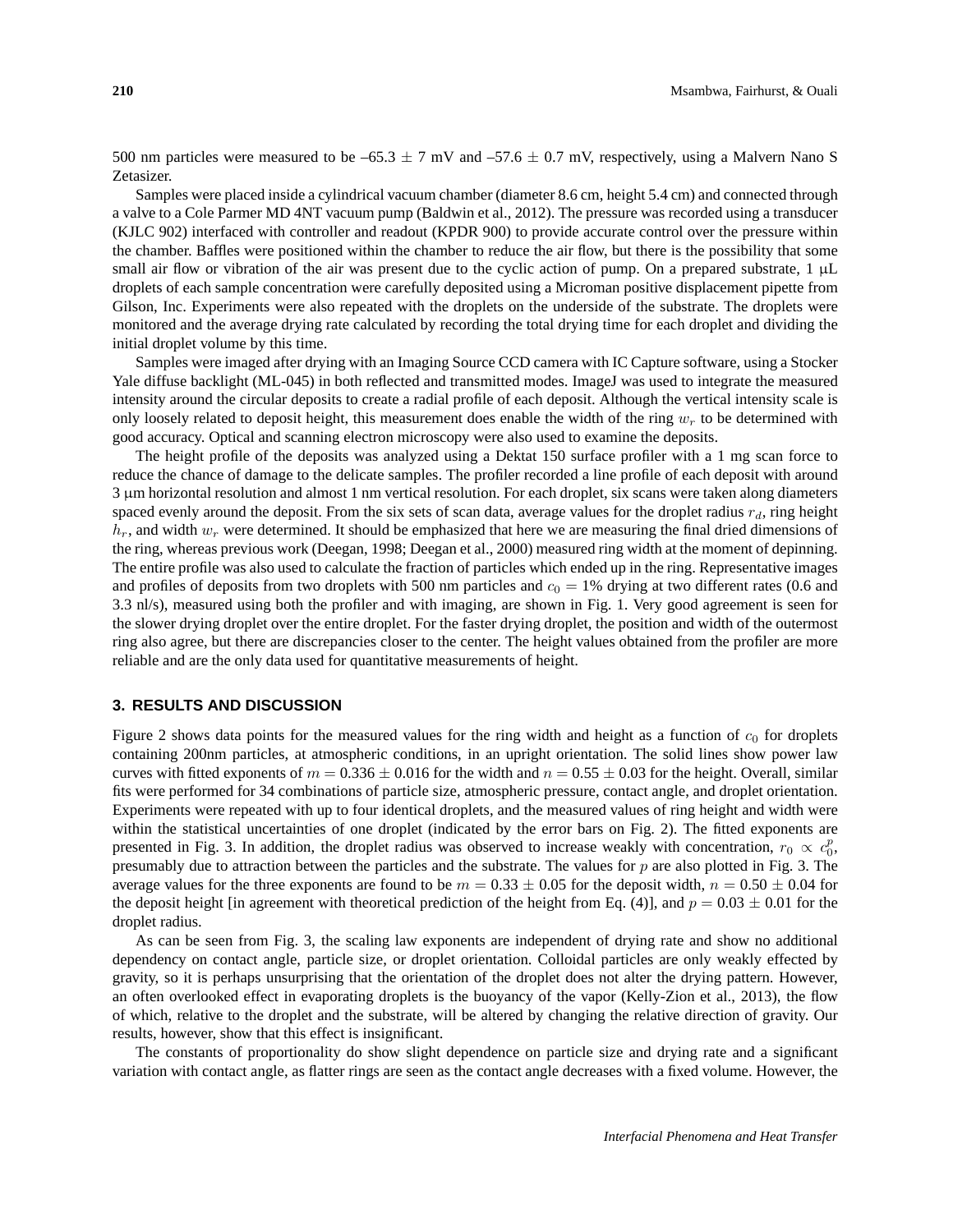

**FIG. 1:** Comparison of deposit profiles measured using a surface profiler (solid black lines) and imaging (red dashed lines) at two different drying rates,  $V = 0.6$  nL/s (left) and  $V = 3.3$  nL/s (right). The two images are shown underneath. Both droplets contained 500 nm particles at initial concentration  $c_0 = 1\%$ .



**FIG. 2:** Concentration dependency of the height  $h_r$  (circles, red online) and width  $w_r$  (black squares) of the ring stain deposited from droplets containing 200 nm particles, drying upright at atmospheric pressure with  $\theta = 5^\circ$ . The data is fitted by the equations  $w_r$  ( $\mu$ m) = 201  $c_0^{0.336 \pm 0.016}$  and  $h_r$  ( $\mu$ m) = 3.98  $c_0^{0.55 \pm 0.03}$ . Error bars indicate variation of the measured values within one droplet.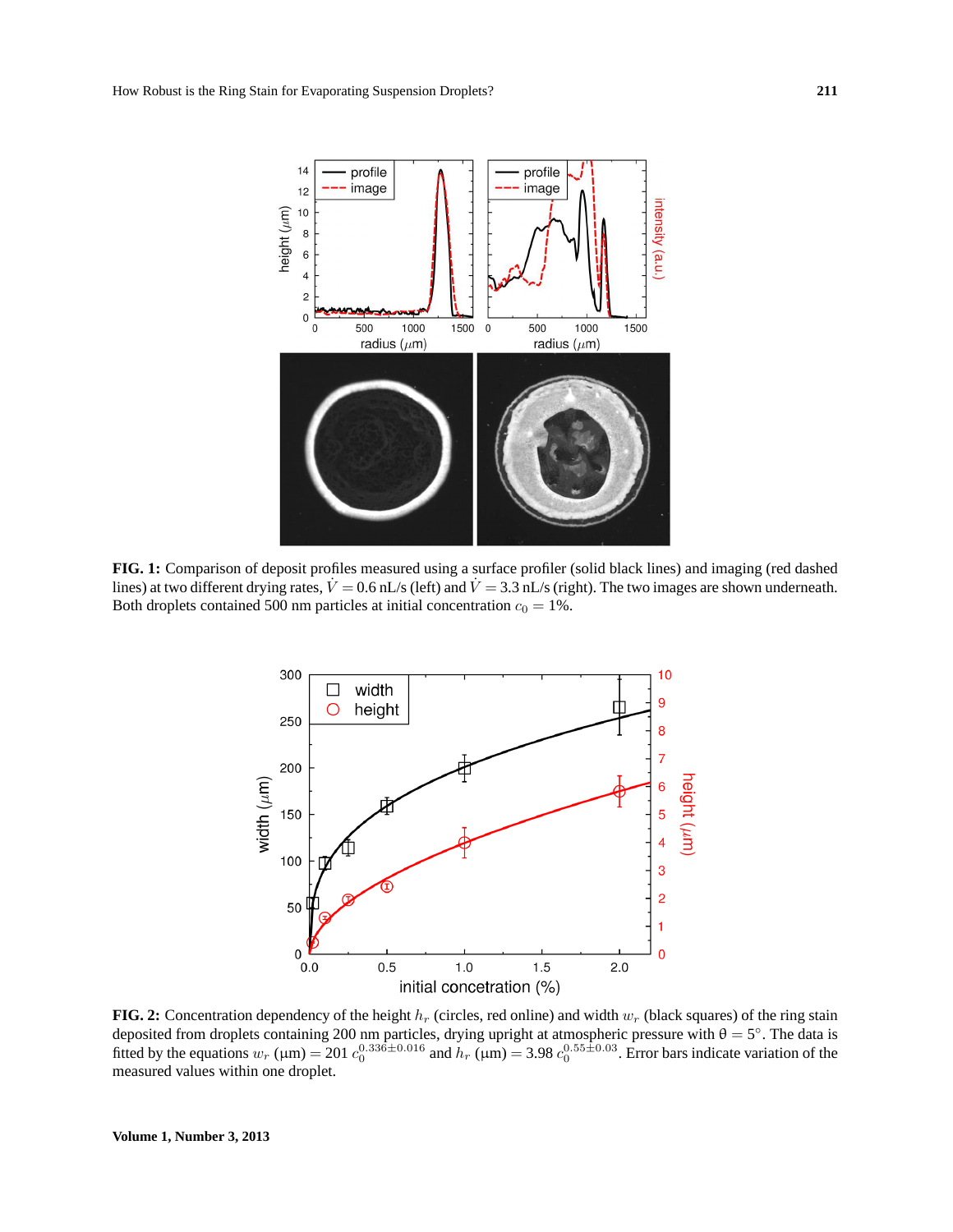

**FIG. 3:** Data points show the fitted values for the power law exponents describing how the ring width (m, black squares), ring height  $[n, \text{ red circles (online)}]$  and initial droplet radius  $[p, \text{ blue triangles (online)}]$  vary with drying rate. Also shown is the sum of all three exponents  $m + n + p$ . Exponents are determined for a range of particle sizes, contact angles, and orientations.

width of the ring does not vary as noticeably with contact angle. Steric repulsion at the interface, which can prevent particles from entering a region very close to the triple line, can explain the flatter deposit: an annulus containing a fixed number of particles close to the triple line will be flatter for lower contact angles. The increased droplet perimeter along which the particles are deposited may compensate for the smaller change in width.

To further investigate the validity of the scaling laws, we center the profilometer data on the peak of the deposit and rescale in the horizontal and vertical coordinates using the 1% data as the unscaled values:

$$
r^* = r \left(\frac{0.02}{c_0}\right)^m
$$
,  $z^* = z \left(\frac{0.02}{c_0}\right)^n$ . (6)

As can be seen in Fig. 4, using values of  $m = 0.42$  and  $n = 0.55$ , the scaled profiles are similar, although the detailed shape of the deposit shows some variation with concentration.

As discussed above, conservation of the total volume of particles dictates that the overall deposit volume should be proportional to  $c_0$ , a power law of exponent 1. Experimentally, the deposit volume is proportional to the product of the ring height, ring width, and droplet radius. Therefore we expect that the sum of the three respective exponents  $m + n + p$  should be equal to 1. In Fig. 3 we also plot this sum, which has a value of 0.86  $\pm$  0.07. Although this is close to the predicted value of unity, it is consistently smaller. The discrepancy could be accounted for by one of several explanations and is most likely to be a combination of (i) the particle packing fraction  $\phi$  increases at higher concentrations so these ring deposits have misleadingly small dimension (Marín et al., 2011); (ii) the shape of the deposit varies slightly with concentration, which is not accounted for in the predictions; and (iii) a small fraction of the particles are deposited in the center of the droplet and are therefore not included in the volume calculations. Optical and electron microscopy observations show that not all of the particles are deposited in the ring. To quantify this, we used both profilometry and image analysis to estimate the fraction of particles in the ring, and for a sample with  $c_0 = 1\%$  and  $\theta = 35^\circ$ , around 90% of the particles were in the ring [in agreement with previous observations (Deegan et al., 1997)] and the remaining 10% were deposited in a monolayer of particles covering much of the initial contact area. Owing to the 3 µm horizontal sensitivity of the profilometer, we were unable to reliably determine the fraction in the ring for lower concentrations.

For all samples, at the very lowest pressures investigated (10 mbar, corresponding to evaporation rates over 4 nl/s) a much lower fraction of the particles were deposited in the peripheral ring: it has a height around 50% and width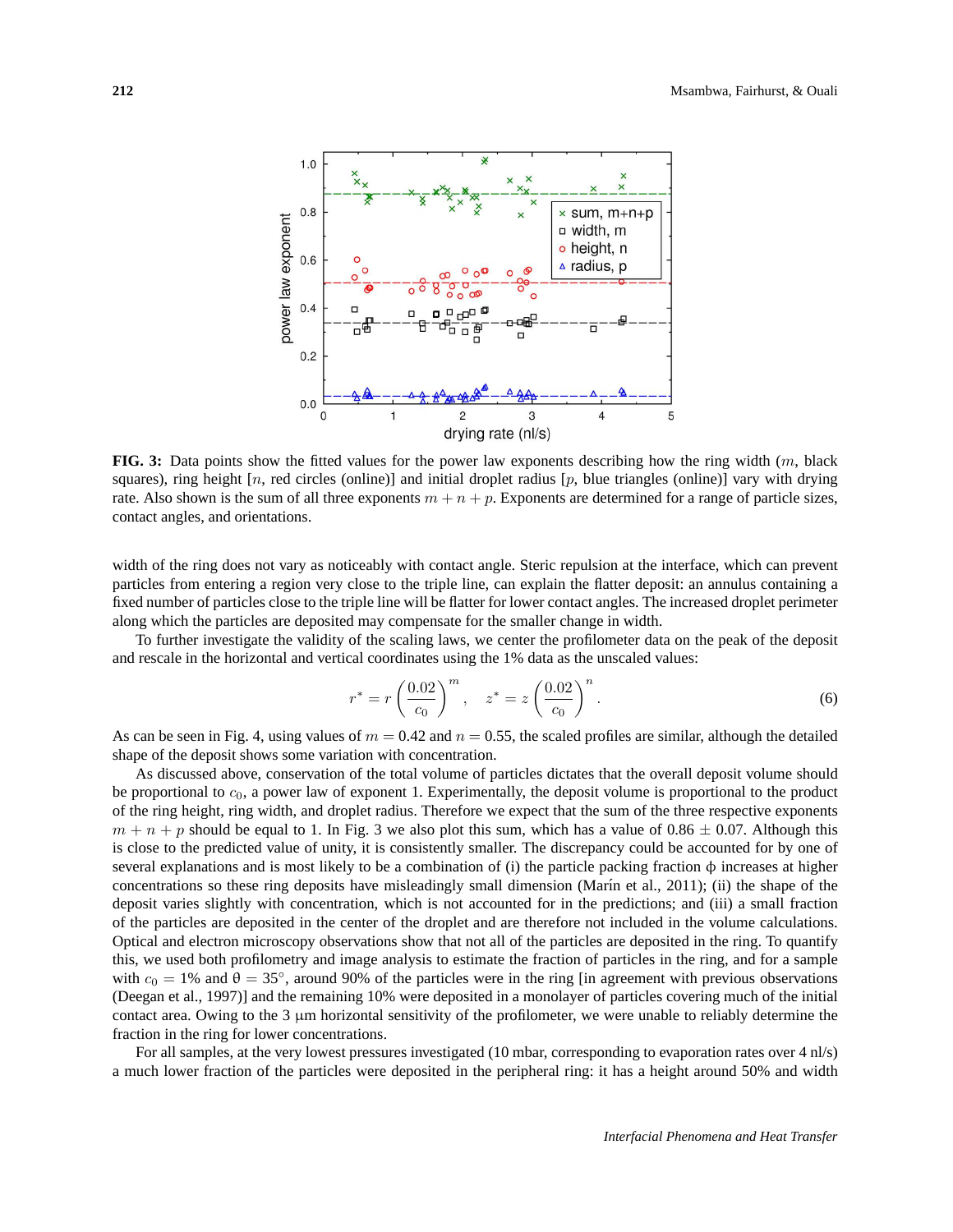

**FIG. 4:** Ring profile data for droplets containing 500 nm particles drying at 800 mbar for a range of initial concentrations. Radius and height coordinates are rescaled with concentration using exponents  $m = 0.42$  and  $n = 0.55$ , respectively. The outside of the droplet is in the positive  $r^*$  direction.

30%, the values predicted from the scaling laws, and only around 15% of the particles are deposited here. As shown in Fig. 1, significant deposition was seen over the contact area. There appeared to be a sharp transition between ring deposition and the fast drying behavior and preliminary investigations suggest a possible mechanism: a pinned contact line leads to preferential deposition, which creates roughness at the contact line which in turn enhances the pinning. However, at the high drying rates, although the solvent is flowing rapidly to the edge as a result of the evaporation, the particles may not be swept along at the same rate, due perhaps to electrostatic interactions with other particles or with the substrate. Whatever the mechanism, fewer particles arrive at the contact line so the pinning is weaker and the interface depins earlier, reminiscent of the argument of Popov (2005). The observed sharp transition occurs due to the positive feedback in the deposition/pinning behavior. We are currently performing experimental work to investigate this further.

#### **4. CONCLUSIONS**

We have performed droplet evaporation experiments to determine how robust the scaling laws are which describe the height and width of the deposited ring stain. Using polystyrene particles in water on glass substrates, we have varied particle size and concentration, and droplet orientation and evaporation rate (via atmospheric pressure), and used optical and profilometric methods to determine the ring dimensions. We find that for all sizes and orientations, and all but the very fastest evaporation rates (lowest pressures), there is a robust scaling of the ring dimensions with concentration: ring width is given by  $w_r \propto c_0^{0.33 \pm 0.05}$  and the height is given by  $h_r \propto c_0^{0.50 \pm 0.04}$ . That droplet orientation does not alter the scaling laws suggests that they should also hold under microgravity conditions. At pressures around 10 mbar, the deposit is seen across the entire contact area, which we believe is due to weaker particle-induced pinning at these high evaporation rates.

#### **ACKNOWLEDGMENT**

Y. Msambwa is funded by the Tanzanian government through the Dar Es Salaam University College of Education.